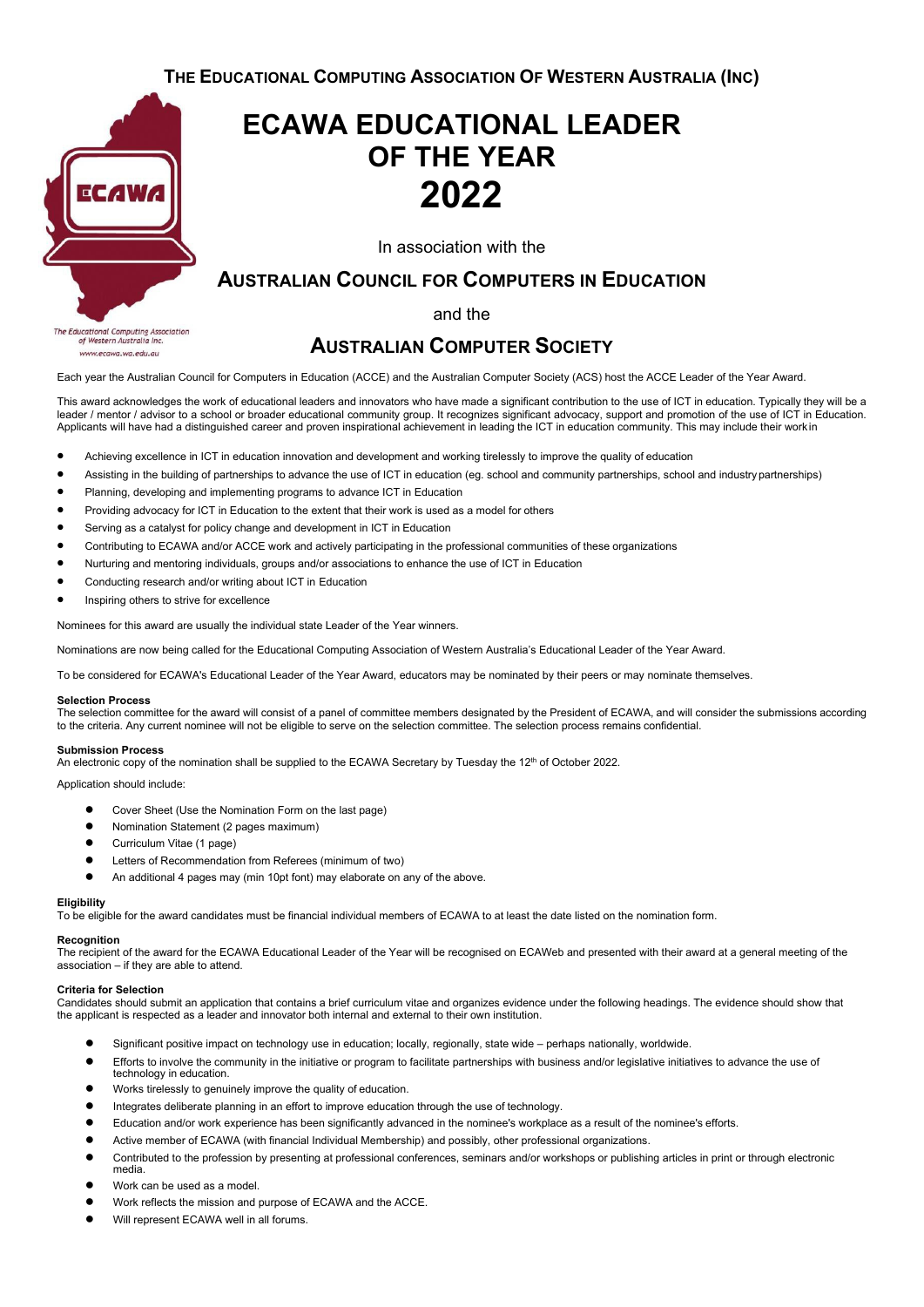## **Nomination Form – Cover Page ECAWA Educational Leader of the Year 2022**

| <b>NOMINEE DETAILS</b>      |                                                                                    |         |           |            |           |
|-----------------------------|------------------------------------------------------------------------------------|---------|-----------|------------|-----------|
| Name:                       |                                                                                    |         |           |            |           |
| Email Address:              |                                                                                    |         |           |            |           |
| <b>ECAWA Membership:</b>    | Nominee's financial Individual Membership of ECAWA is valid to at least 30/09/2023 |         |           | <b>YES</b> | <b>NO</b> |
| Institution:                |                                                                                    |         |           |            |           |
| <b>Institution Address:</b> |                                                                                    |         | Postcode: |            |           |
| Telephone:                  | Work:                                                                              | Mobile: |           |            |           |
| Line Manager Name:          |                                                                                    |         |           |            |           |
| Line Manager Position:      |                                                                                    |         |           |            |           |
| Line Manager Contact:       | Telephone:                                                                         | Email:  |           |            |           |

| <b>NOMINATOR DETAILS</b>      |       |         |           |
|-------------------------------|-------|---------|-----------|
| Name:                         |       |         |           |
| Email Address:                |       |         |           |
| <b>ECAWA Membership Type:</b> |       |         |           |
| Institution:                  |       |         |           |
| <b>Institution Address:</b>   |       |         | Postcode: |
| Telephone:                    | Work: | Mobile: |           |

| <b>REFEREE 1 DETAILS</b>    |       |         |           |
|-----------------------------|-------|---------|-----------|
| Name:                       |       |         |           |
| Email Address:              |       |         |           |
| Institution:                |       |         |           |
| <b>Institution Address:</b> |       |         | Postcode: |
| Telephone:                  | Work: | Mobile: |           |

| <b>REFEREE 2 DETAILS</b>    |       |         |           |
|-----------------------------|-------|---------|-----------|
| Name:                       |       |         |           |
| Email Address:              |       |         |           |
| Institution:                |       |         |           |
| <b>Institution Address:</b> |       |         | Postcode: |
| Telephone:                  | Work: | Mobile: |           |

| <b>Signatures</b>   |  |
|---------------------|--|
| Nominee Signature   |  |
| Nominator Signature |  |

Nominations will be accepted once personal membership has been confirmed and the nominator has been contacted to verify the validity of the nomination.